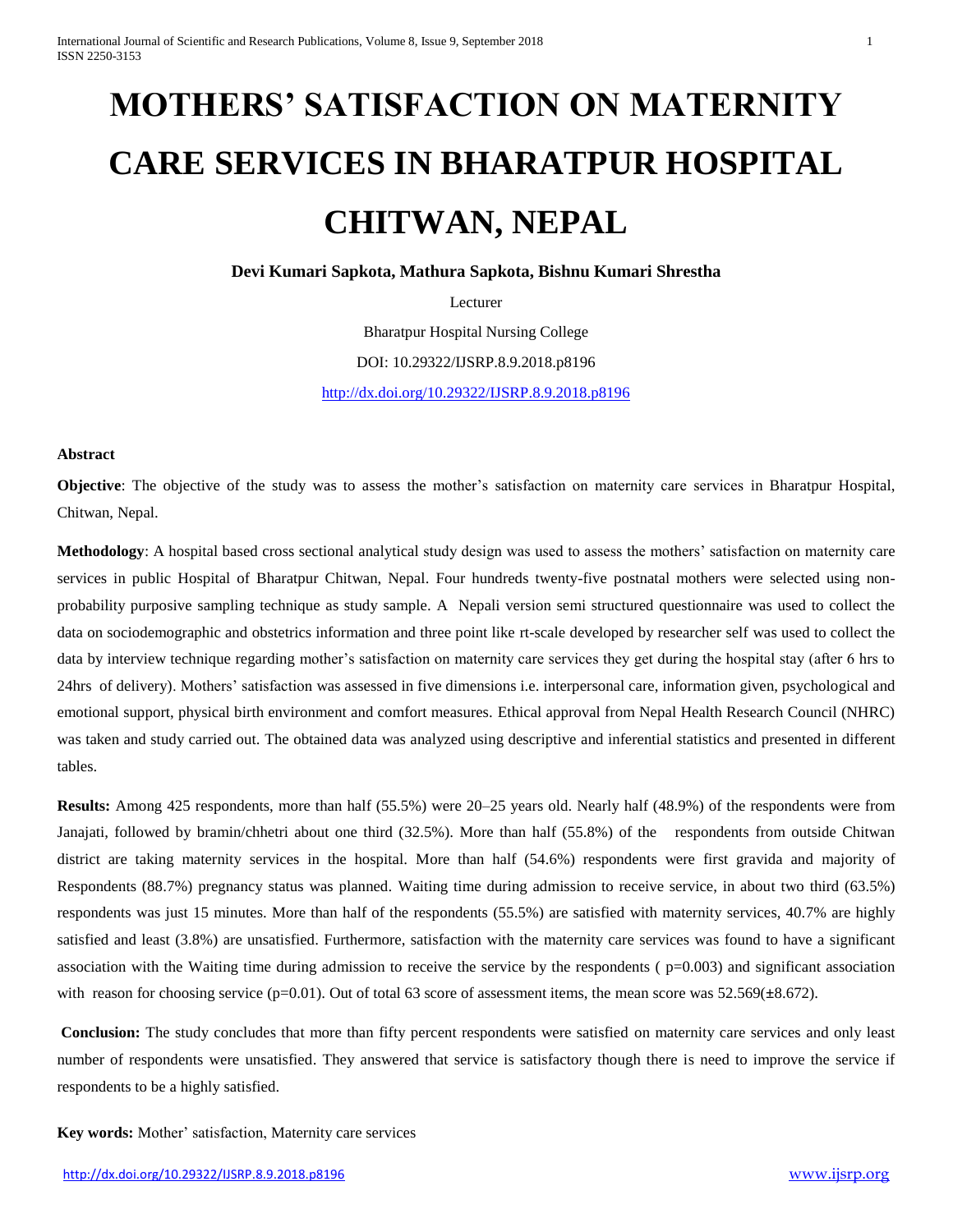International Journal of Scientific and Research Publications, Volume 8, Issue 9, September 2018 2 ISSN 2250-3153

#### **Introduction**

Satisfaction with healthcare services is defined as the extent to which the patients seeking treatment experience positive perception of the care provided by the nursing or medical staff. Ideally, patients who are satisfied with the care provided by the healthcare staff, are more likely to utilize health services in future and comply with the prescribed medical treatment to completion. Providing high quality of care in maternity services involves giving mothers the best possible medical care and outcome during antenatal, delivery, and postnatal period which can be measured against standard guidelines (Okumu & Oyugi, 2018).

Satisfaction is a meaningful output indicator of quality health care. Satisfaction with childbirth experience is important to the woman, infant's health and well-being, and mother-infant relationship. Mother's positive perception of birth experience has been linked to positive feelings toward her infant and adaptation to the mothering role (Mbeinkong, 2010).

Every year about 287,000 women die of causes associated with childbirth, 99 percent in developing countries. Owing to considerable gaps in services, developing countries emphasize on increasing service availability and maintaining acceptable quality standards. Understanding maternal perception of care and satisfaction with services is important in this regard, as perceived quality is a key determinant of service utilization. Users who perceive the quality of care in a health center to be good, are more likely to visit it again, thereby increasing demand for the service. Patient satisfaction is thus indispensable to quality improvement with regard to design and management of health care systems. At a time when global efforts to reduce maternal mortality have been stepped up, it is important to look at maternal satisfaction and its determinants (Srivastava, Avan, Rajbangshi & Bhattacharyya, 2015 ).

A cross sectional study was conducted by Amdemichael, Tafa & Fekadu(2014) on "Maternal Satisfaction with the Delivery Services" to assess maternal satisfaction with the delivery service on a sample of 398 delivering mothers using convenient sampling technique. Data was collected using structured questionnaire. The findings of the study showed that the overall maternal satisfaction level with the delivery services rendered at the hospital was 80.7%. Dissatisfaction was reported to be highest (42.3%) by cleanliness and access of toilet. Furthermore, satisfaction with the delivery service was found to have a significant association with the age of the respondents  $20-34$  [AOR=4.65(2.35, 9.20)] and educational level of the respondents [AOR = 2.42, 95%CI: 1.17, 5.00)].

A cross sectional study was conducted on south ethopia among women who gave birth at public health facility. Satisfaction level was measured using a 5 point- likert scale questions in 256 women who gave birth. This study revealed that 90.2 % of women who gave birth in public health facilities were satisfied with labour and delivery care (Dewana, 2014).

A quantitative, descriptive, cross-sectional study was undertaken to assess mothers' satisfaction with maternity services at a regional hospital in the Limpopo Province of South Africa, and its 11 referring clinics. Structured interviews were conducted with 79 mothers during their postnatal visits. Many mothers were teenaged, single and unemployed. Overall,  $51.9\%$  ( $n = 41$ ) of the interviewed mothers were satisfied;  $32.5\%$  ( $n = 25$ ) were neutral; and  $16.5\%$  ( $n = 13$ ) were dissatisfied with the care they had received during the intrapartum and early postpartum periods (Lumadi & Buch, 2011).

A study on Maternal satisfaction regarding perinatal care and ınfluencing factors in tertiary hospitals of western, Nepal was performed among 428 postnatal women in which Maternal satisfaction was measured by 25 item scale. Overall 45.1% of mothers were satisfied with the perinatal care. The level of satisfaction in public hospital (mean  $3.44\pm0.65$  out of 5) was greater as compared to private hospital (mean 3.27±0.59 out of 5). The satisfaction score was lower in the physical environment (mean 3.01±0.87 out of 5) and highest in privacy maintained (mean 4.37±0.92 out of 5). Determinants of satisfaction were type of hospital, religion, education,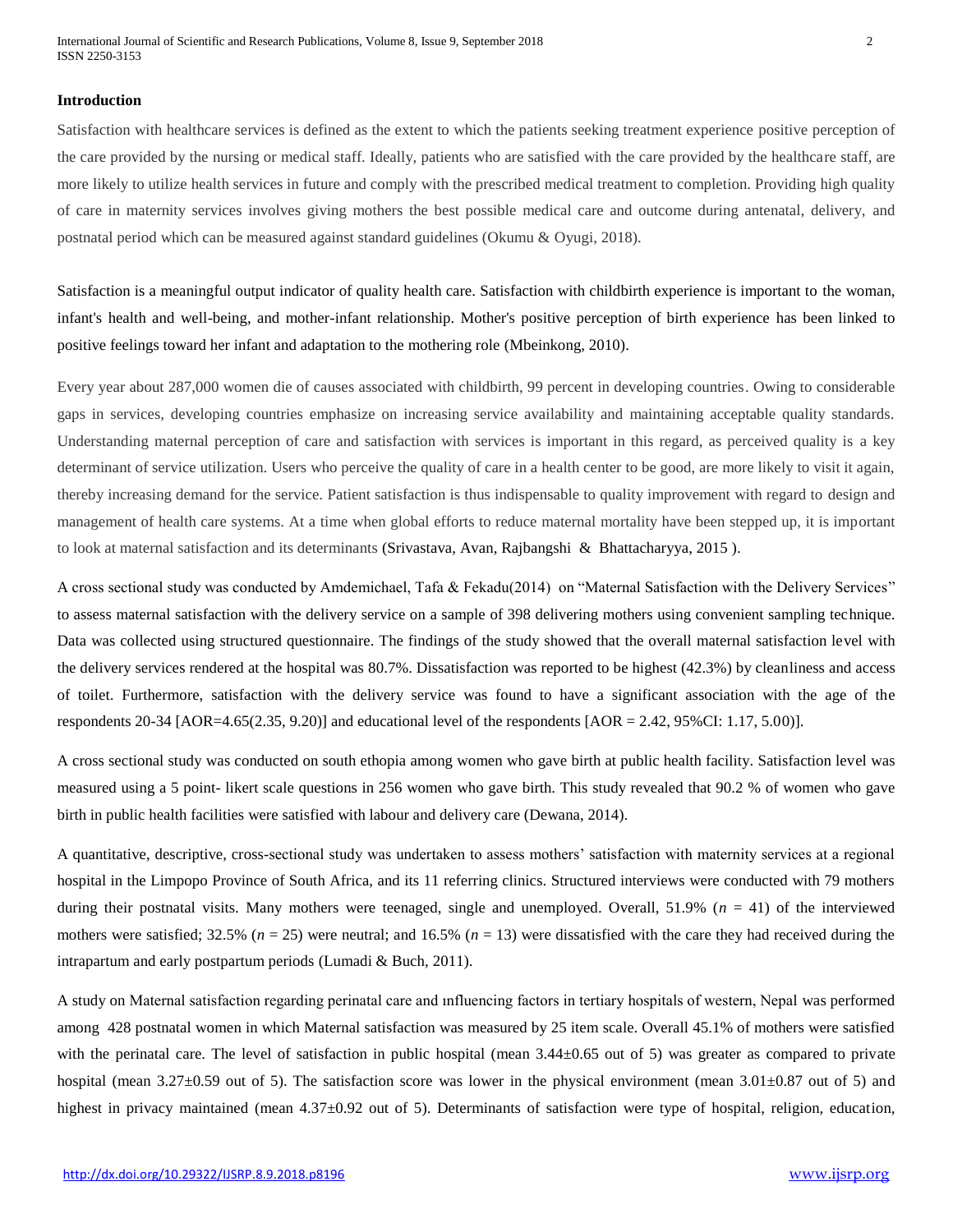International Journal of Scientific and Research Publications, Volume 8, Issue 9, September 2018 3 ISSN 2250-3153

parity, number of living children, mode of delivery, gestational age at birth, maternal condition after delivery, newborn health condition, and duration of stay at the hospital and the gender of the provider (p <0.05) (Regmi, Kaphle & Gupta, 2017).

## **Finding of the study**

The findings of the study on sociodemographic and obstetrics information as well as five dimension of mothers' satisfaction on maternity services are presented in tables.

## **Table 1**

| <b>Variables</b>                              | Frequency (n) | Percent (%) |
|-----------------------------------------------|---------------|-------------|
| Age in years                                  |               |             |
| < 19                                          | 67            | 15.8        |
| $20 - 25$                                     | 236           | 55.5        |
| 26-30                                         | 95            | 22.4        |
| $31 - 35$                                     | 26            | 6.1         |
| above 35                                      | $\mathbf{1}$  | $\cdot$ .2  |
| Mean Age 22.71(±3.975)                        |               |             |
| <b>Ethnicity</b>                              |               |             |
| bramin/chhetri                                | 138           | 32.5        |
| Janajati                                      | 208           | 48.9        |
| Dalit                                         | 47            | 11.1        |
| terai/madhesi                                 | 31            | 7.3         |
| Muslim<br><b>Religion</b>                     | $\mathbf{1}$  | $\cdot$ .2  |
| Hindu                                         | 373           | 87.8        |
|                                               |               |             |
| <b>Buddhist</b>                               | 37            | 8.7         |
| Christian                                     | 14            | 3.3         |
| Others(Islam)<br><b>Educational status</b>    | $\mathbf{1}$  | $\cdot$ .2  |
| never attended school                         | 23            | 5.4         |
| primary level                                 | 93            | 21.9        |
| Secondary                                     | 110           | 25.9        |
| higher secondary and more<br><b>Residence</b> | 199           | 46.8        |
| Chitwan                                       | 188           | 44.2        |
| out of chitwan<br><b>Employment status</b>    | 237           | 55.8        |
| work at home                                  | 380           | 89.4        |
| <b>Business</b>                               | 19            | 4.5         |
| Job                                           | 26            | 6.1         |

# **Table1: Socio-Demographic Characteristics of the Respondents (n=425)**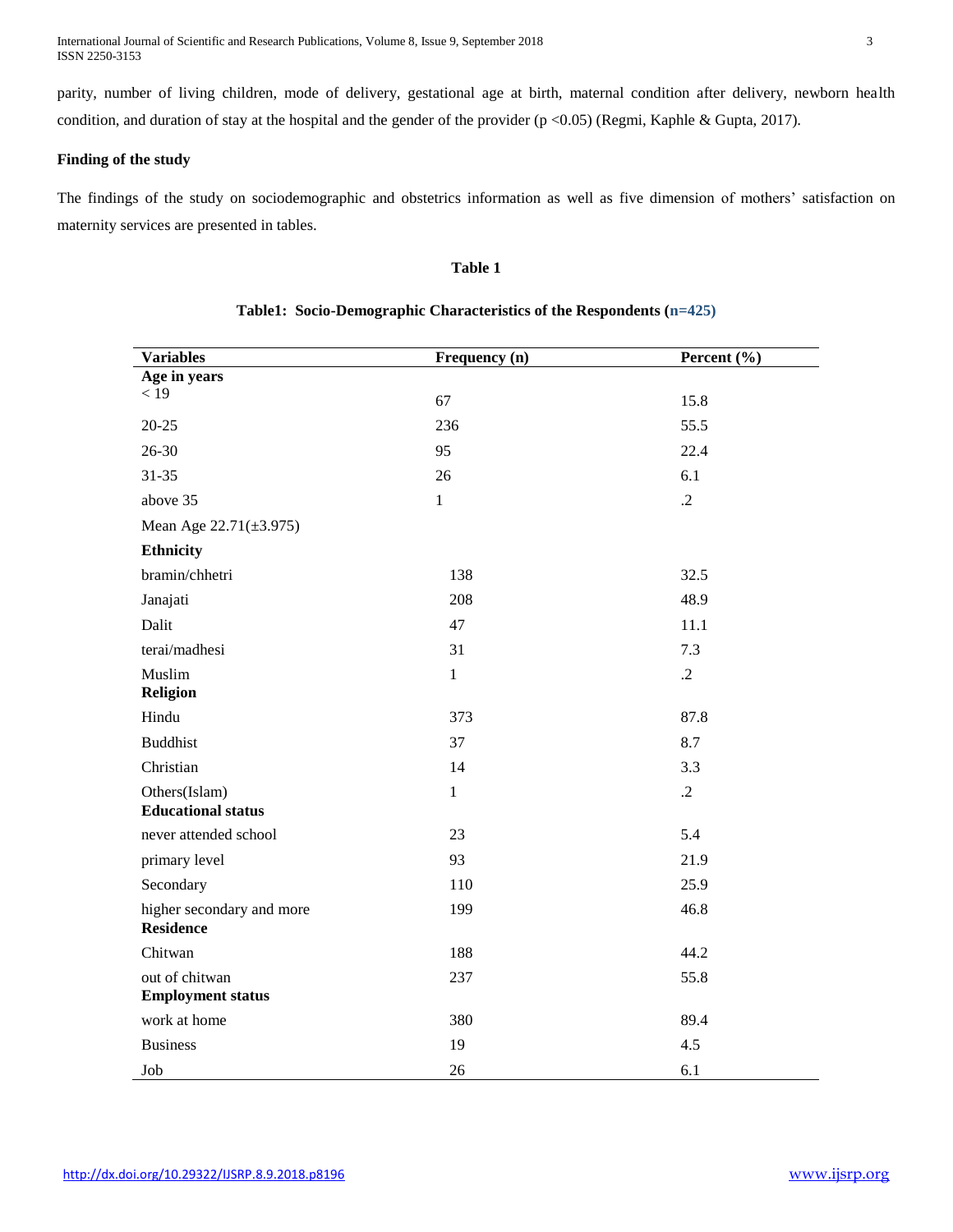Table 1 reveals that among 425 respondents, more than half (55.5%) were 20–25 years old. The mean age of the respondents was 22.71 (±3.975) years; the minimum age was 15 years and the maximum age was 37 years. Nearly half (48.9%) of the respondents were from Janajati, followed by bramin/chhetri about one third (32.5%). Most of the respondents religion was hindu(87.8%). Nearly half (46.8%) of the respondents had completed Higher secondary education. More than half (55.8%) of the respondents from outside Chitwan district are taking maternity services in the hospital. Majority of the respondents (89.4%) work at home.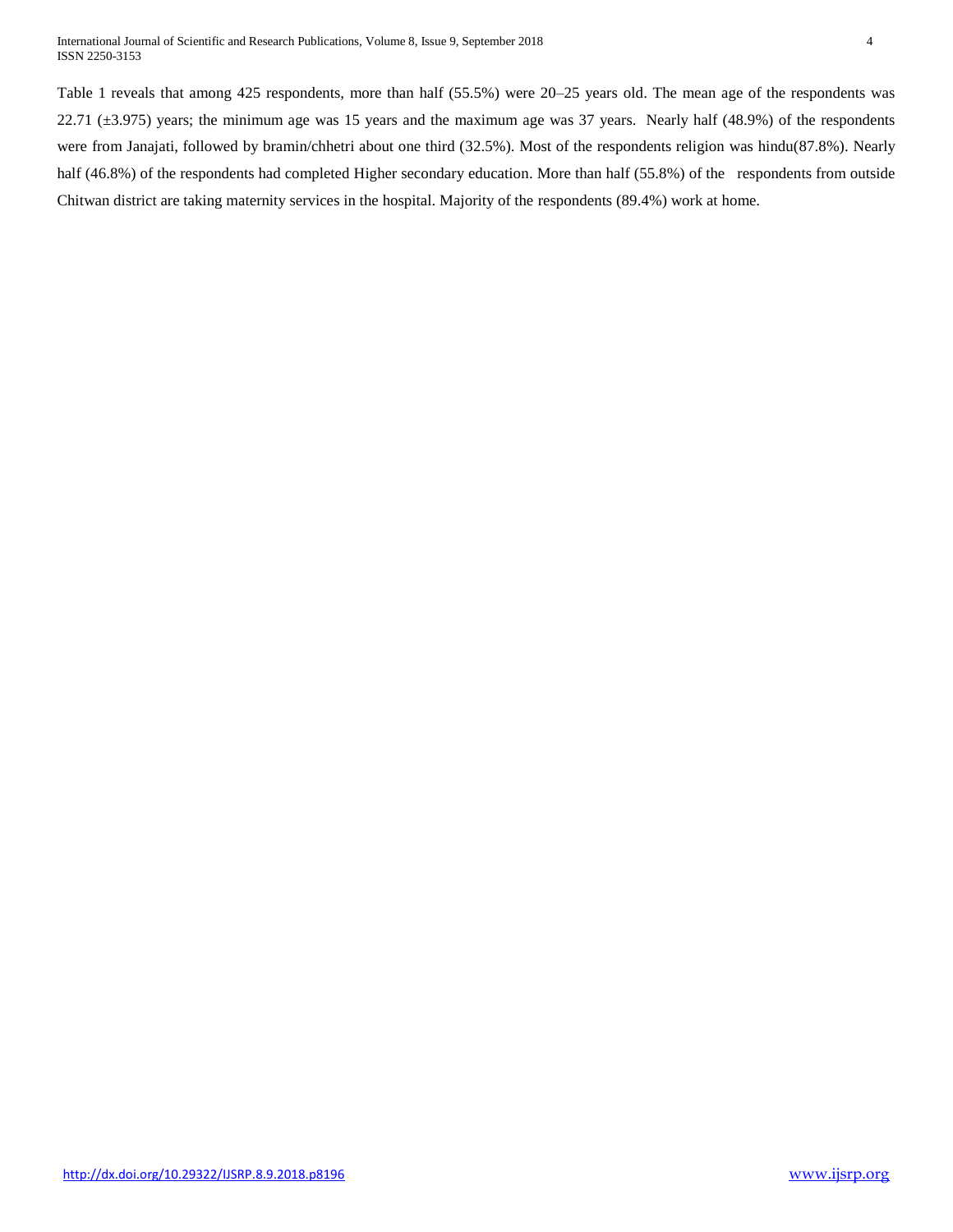# **Table 2: Obstetrics Characteristics of the Respondents (n=425)**

| <b>Variables</b>                             | Frequency (n) | Percent $(\% )$ |
|----------------------------------------------|---------------|-----------------|
| Gravida                                      |               |                 |
| First                                        | 232           | 54.6            |
| Second                                       | 161           | 37.9            |
| Third                                        | 26            | 6.1             |
| fourth or more<br><b>Pregnancy status</b>    | 6             | 1.4             |
| Planned                                      | 377           | 88.7            |
| Unplanned                                    | 48            | 11.3            |
| Number of children                           |               |                 |
| One                                          | 240           | 56.5            |
| Two                                          | 164           | 38.6            |
| Three or more                                | 21            | 4.9             |
| Waiting time on admission to receive service |               |                 |
| 15 minutes                                   | 270           | 63.5            |
| 30 minutes                                   | 58            | 13.6            |
| 1 hour                                       | 39            | 9.2             |
| more than 1 hour                             | 58            | 13.6            |
| Hours of stay in hospital before delivery    |               |                 |
| 1-3 hours                                    | 100           | 23.5            |
| 4-6 hours                                    | 79            | 18.6            |
| 7-9 hours                                    | 46            | 10.8            |
| 10 hours and above                           | 200           | 47.1            |
| <b>Duration of labour</b>                    |               |                 |
| $<$ 12 hours                                 | 227           | 53.4            |
| 12 hours                                     | 93            | 21.9            |
| $>12$ hours                                  | 105           | 24.7            |
| Sex of baby                                  |               |                 |
| Male                                         | 196           | 46.1            |
| Female                                       | 229           | 53.9            |
| <b>Reason for choosing service</b>           |               |                 |
| <b>Quality Services</b>                      | 199           | 46.8            |
| Nearer                                       | 158           | 37.2            |
| Referral from any institution                | 68            | 16.0            |

Table 2 shows that more than half (54.6%) respondents were first gravida and majority of respondents (88.7%) pregnancy status was planned. More than half (56.5%) have one child and least (4.9%) have three or more children. Waiting time during admission to receive service, in about two third (63.5%) respondents is 15 minutes. Near about half respondents (47.1%) stay in hospital ten hours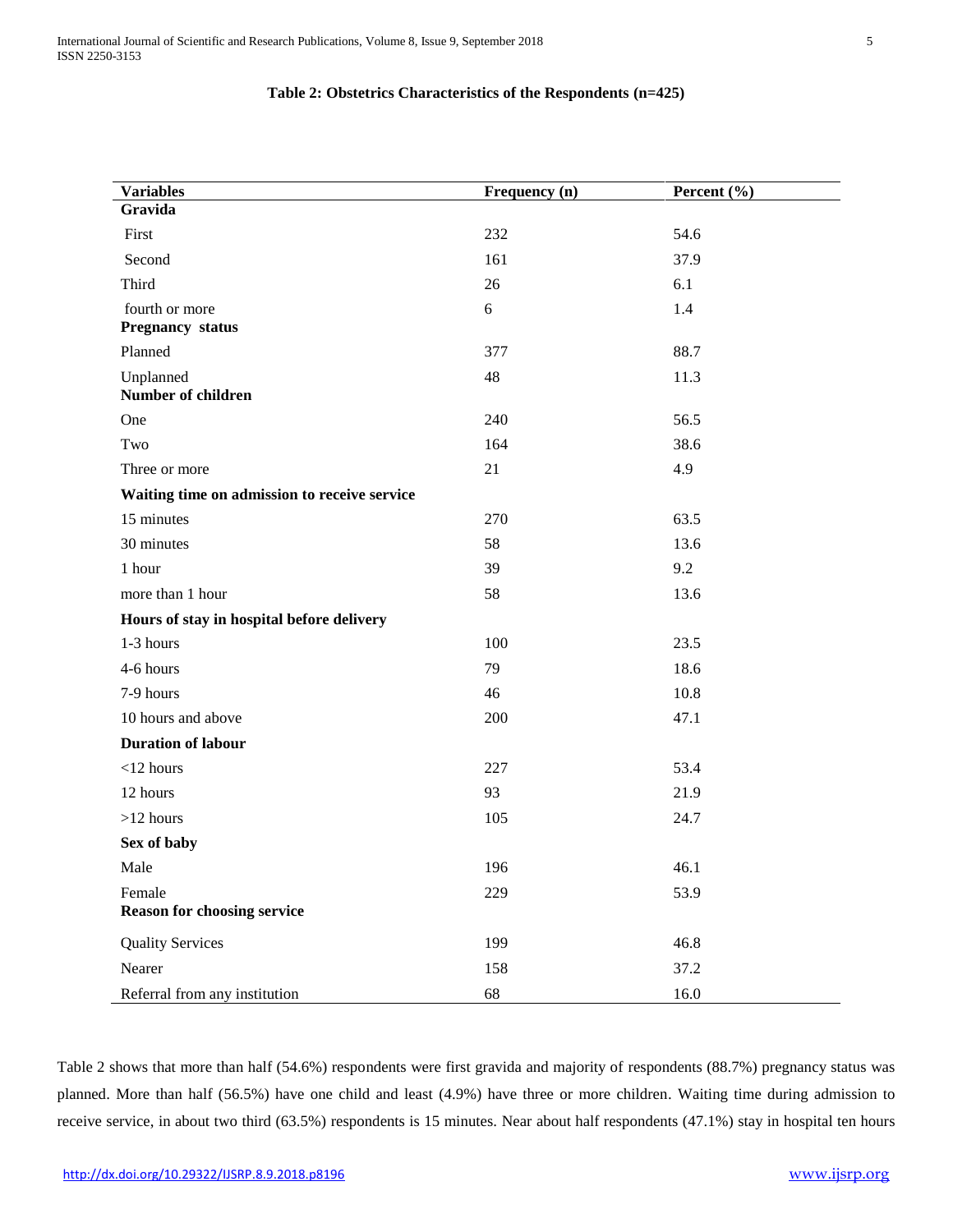| <b>Items of Assessment</b>                                                                   | <b>Highly Satisfied</b><br>$\mathbf{F}(\mathcal{V}_0)$ | <b>Satisfied</b><br>$\mathbf{F}(\mathcal{V}_0)$ | <b>Unsatisfied</b><br>$\mathbf{F}(\mathcal{C})$ |
|----------------------------------------------------------------------------------------------|--------------------------------------------------------|-------------------------------------------------|-------------------------------------------------|
| Privacy maintained during care                                                               | 121(28.5)                                              | 190(44.7)                                       | 114(26.8)                                       |
| Make you feel comfortable before delivery,                                                   | 30(7.1)                                                | 198(46.6)                                       | 197(46.4)                                       |
| Make woman aware about fetus condition                                                       | 48(11.3)                                               | 160(37.6)                                       | 217(51.1)                                       |
| Special care, while conducting delivery by<br>encouraging to push, make clam and comfortable | 32(7.5)                                                | 162(38.1)                                       | 231(54.4)                                       |
| Politeness, courtesy and respect shown                                                       | 54(12.7)                                               | 23.3(54.8)                                      | 138(32.5)                                       |
| Cleanliness of the ward                                                                      | 39(9.2)                                                | 311 (73.2)                                      | 75(17.6)                                        |
| Availability of the beds                                                                     | 104(24.5)                                              | 173(40.7)                                       | 148(34.8)                                       |

**Table 3: Frequency of the Respondents according to Satisfaction Score of Maternity Care Services (n=425)**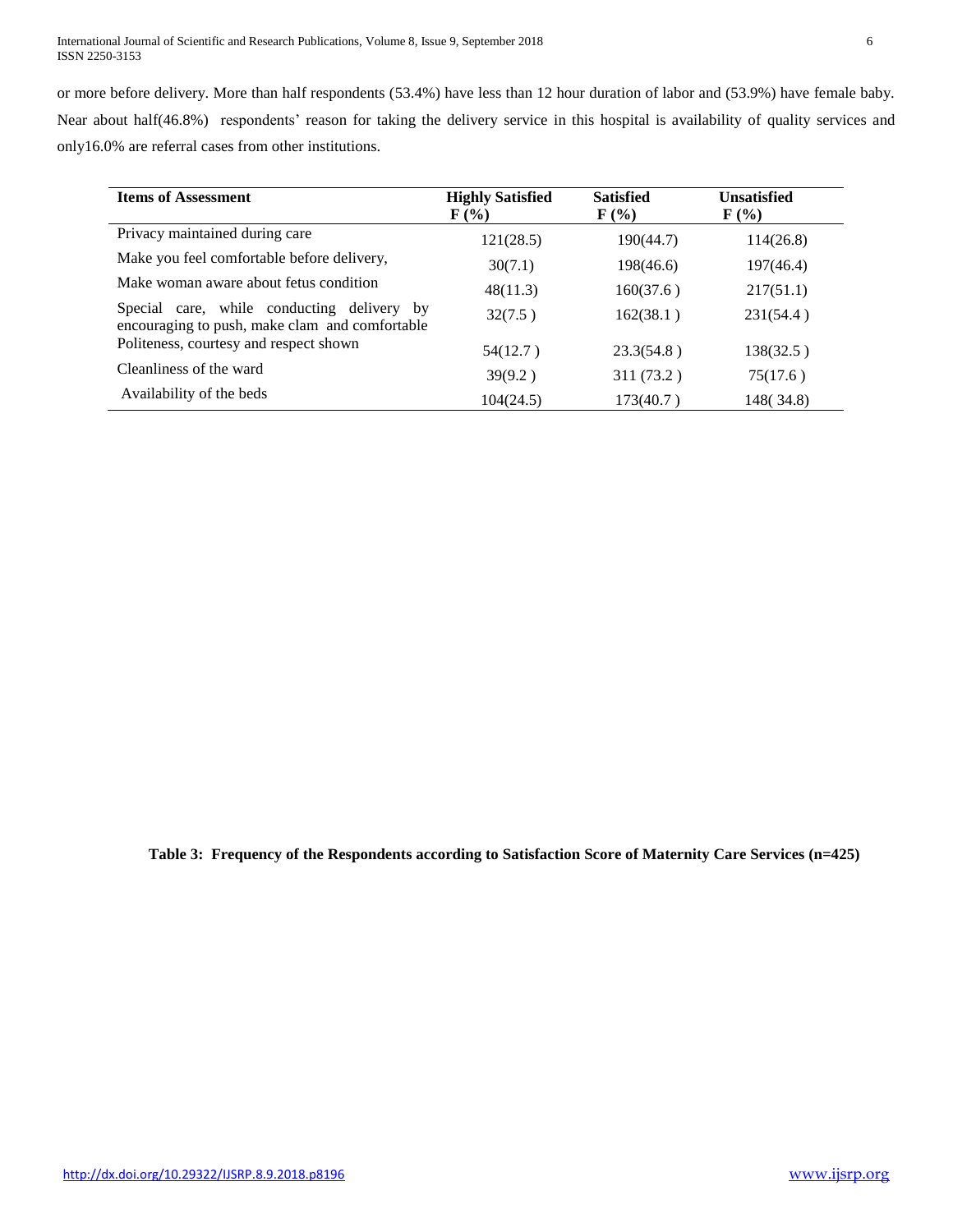| Well Sanitation and infrastructure facilities                            | 55(12.9)  | 274(64.5) | 96(22.6)  |
|--------------------------------------------------------------------------|-----------|-----------|-----------|
| Information about ward routine                                           | 77(18.1)  | 246(57.9) | 102(24)   |
| Information about woman's and fetus condition                            | 50(11.8)  | 174(40.9) | 201(47.3) |
| Make woman aware and take consent before any<br>procedure                | 71(16.7)  | 209(49.2) | 145(34.1) |
| Mother got help during labour pain, during any<br>medication             | 54(12.7)  | 193(45.4) | 178(41.9) |
| Health personnel were clam, approachable, and<br>available nearer to you | 54(12.7)  | 257(60.5) | 114(26.8) |
| Assist mother in keeping you clean                                       | 75(17.6)  | 175(41.2) | 175(41.2) |
| Listen worries and problem                                               | 58(13.6)  | 219(51.5) | 148(34.8) |
| Providing emotional support and psychological<br>support                 | 24(5.6)   | 197(46.4) | 204(48)   |
| Develop positive attitude in your mind                                   | 39(9.2)   | 242(56.9) | 144(33.9) |
| Make you feel special                                                    | 54(12.7)  | 229(53.9) | 142(33.4) |
| Observation during and before any medication                             | 43(10.1)  | 193(45.4) | 189(44.5) |
| Provide help before delivery and after delivery                          | 36(8.5)   | 165(38.8) | 224(52.7) |
| Provide information about postnatal care and                             | 185(43.5) | 143(33.6) | 97(22.8)  |
| newborn care                                                             |           |           |           |

In the study the mothers' satisfaction was assessed in five dimensions. The first was interpersonal aspects of care which includes the five items: Privacy, making comfortable, aware on fetus condition, special care while conducting delivery and Politeness, courtesy and respect, the mean score was 11.44(**±**2.256). Likewise the second, physical birth environment includes the three items: cleanliness of the ward, availability of the beds and well sanitation and infrastructure facilities (bathroom, toilet, electricity and water supply), the mean score was 6.277(**±**1.489). Similarly third was information given by health personnel which includes three items: information about ward routine, information about woman's and fetus condition and consent before any procedure, the mean score was 6.588(**±**1.496). Another dimension was comfort Measures provided by health personnel includes three items: getting help during labour pain, clam, approachable behavior and available of Health Personnel and assisting mother in keeping the clothes clean, the mean score was 6.668(**±**1.616). The last dimension includes the seven items: Listen worries and problem, providing emotional and psychological support, develop positive attitude in your mind, make you feel special, observation frequently, provide help before delivery and after as required and provide information about postnatal care and newborn care and the mean score was 15.668(**±**3.428). Out of total score 63 of assessment items, the mean score was 52.569(**±**8.672).

# **Table 4: Level of Satisfaction on Five Dimension of Maternity Care Services (n=425)**

| Range                      | <b>Frequency</b> (n) | Percent $(\% )$ |
|----------------------------|----------------------|-----------------|
| Highly satisfied (75-100%) | 173                  | 40.7            |
| Satisfied $(50-74%)$       | 236                  | 55.5            |
| Unsatisfied $(0-49%)$      | 16                   | 3.8             |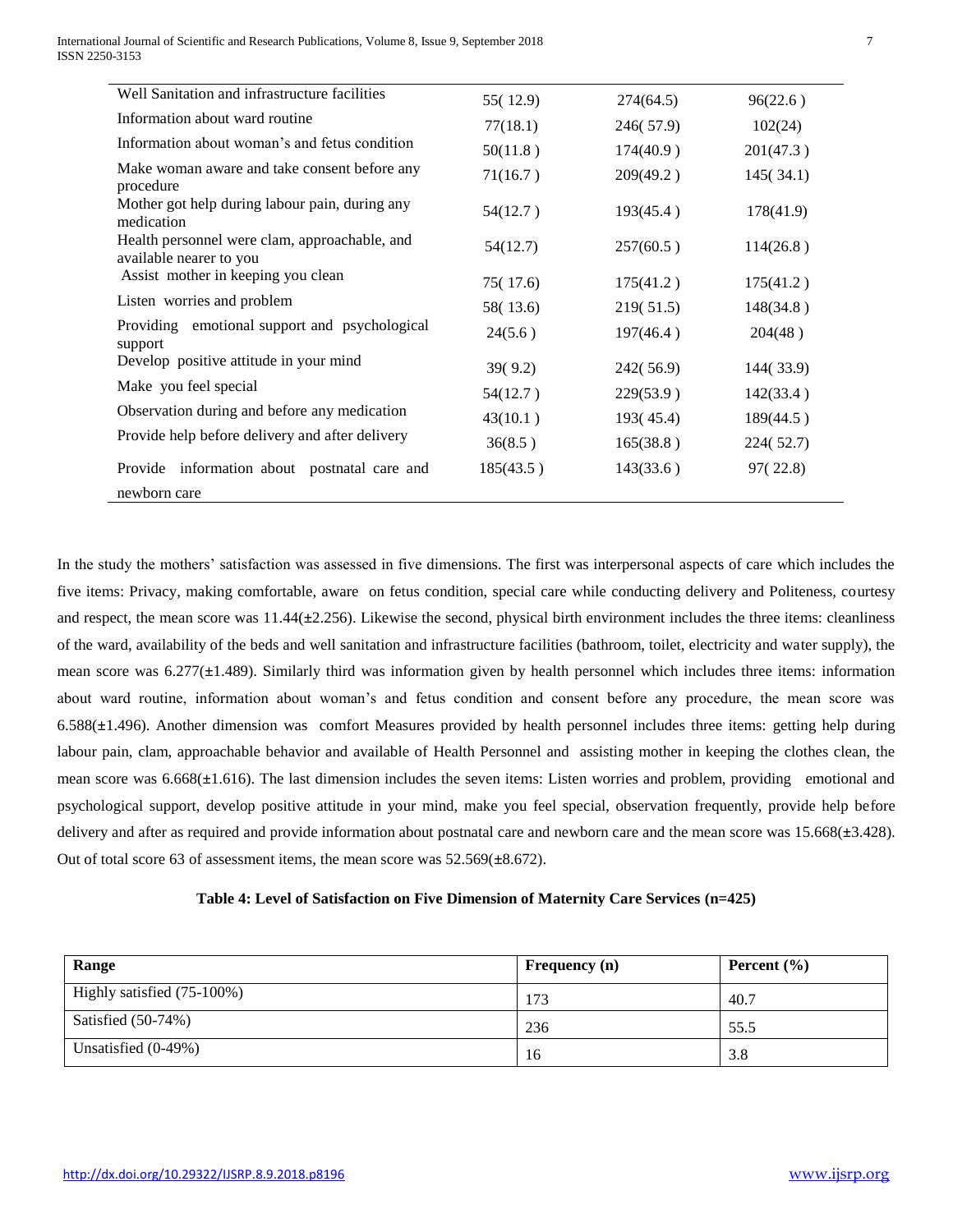The above table illustrates that more than half of the respondents (55.5%) are satisfied with maternity services, 40.7% are highly satisfied and only least respondents (3.8%) are unsatisfied.

# **Table 5: Association of Socio-demographic Variables with Level of Mothers' Satisfaction**

| <b>Variables</b>                              | <b>Satisfied</b><br>$F(\%)$ | <b>Highly Satisfied</b><br>$F(\% )$ | $\overline{\mathbf{X}^2}$ | p-value |
|-----------------------------------------------|-----------------------------|-------------------------------------|---------------------------|---------|
| Age in years                                  |                             |                                     |                           |         |
| < 19                                          | (12.1)                      | (19.3)                              | 4.757                     | 0.190   |
| $20 - 25$                                     | (58)                        | (53.2)                              |                           |         |
| $26 - 30$                                     | (22.7)                      | (22.5)                              |                           |         |
| above 30                                      | (7.2)                       | (5)                                 |                           |         |
| <b>Ethnicity</b>                              |                             |                                     |                           |         |
| Bramin/chhetri                                | 66(31.9)                    | 72(33.04)                           | 4.302                     | 0.367   |
| Janajati                                      | 103(49)                     | 105(48.2)                           |                           |         |
| Dalit                                         | 19(9.2)                     | 28(12.8)                            |                           |         |
| Terai/Madhesi                                 | 19(9.2)                     | 12(5.5)                             |                           |         |
| Muslim                                        |                             | 1(5)                                |                           |         |
| <b>Religion</b>                               |                             |                                     |                           |         |
| Hindu                                         | 179(86.5)                   | 194(89)                             | 2.931                     | 0.402   |
| <b>Buddhist</b>                               | 22(10.6)                    | 15(6.9)                             |                           |         |
| Christian                                     | 6(2.9)                      | 8(3.7)                              |                           |         |
| Others(Islam)                                 |                             | 1(5)                                |                           |         |
| <b>Educational status</b>                     |                             |                                     |                           |         |
| Never attended school                         | 15(7.2)                     | 8(3.7)                              | 4.829                     | 0.185   |
| Primary level                                 | 43(20.8)                    | 50(22.9)                            |                           |         |
| Secondary                                     | 47(22.7)                    | 63(28.9)                            |                           |         |
| Higher secondary and more<br><b>Residence</b> | 102(49.3)                   | 97(44.5)                            |                           |         |
| Chitwan                                       | 98(47.3)                    | 90(41.3)                            | 1.344                     | 0.209   |
| out of chitwan                                | 109(52.7)                   | 128(58.7)                           |                           |         |
| <b>Employment status</b>                      |                             |                                     |                           |         |
| work at home                                  | 188(90.8)                   | 192(88.1)                           | 1.243                     | 0.537   |
| <b>Business</b>                               | 7(3.4)                      | 12(5.5)                             |                           |         |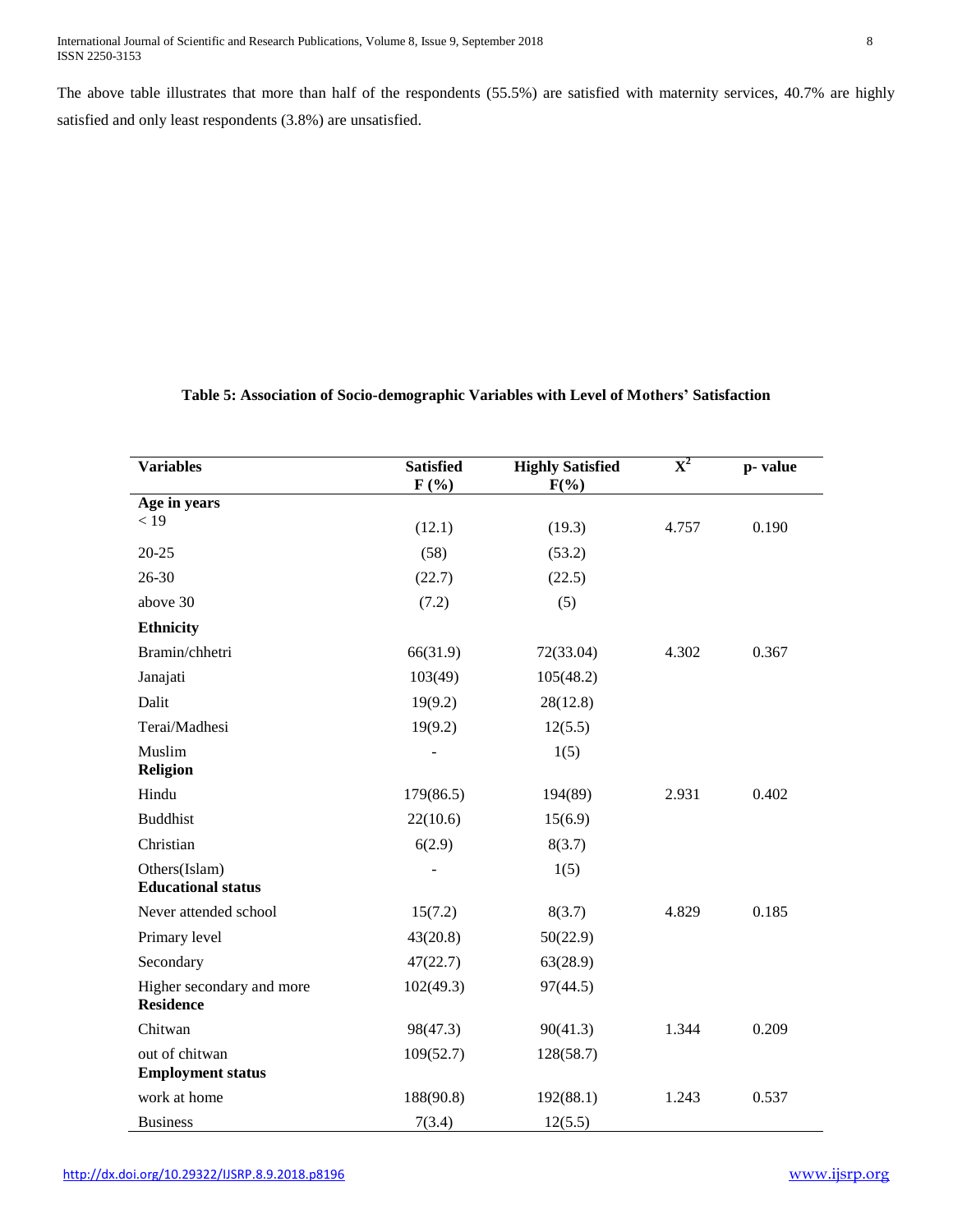| $\sim$ $\sim$<br>JOD | $0 \leq r \leq 0$<br>⌒ | $\Lambda$ <sub>(<math>\epsilon</math></sub> )<br>$\sqrt{2}$ |  |
|----------------------|------------------------|-------------------------------------------------------------|--|
|                      | ں .<br>$-1$            | $\cdots$                                                    |  |

| <b>Variables</b>                       | Satisfied F (%) | <b>Highly SatisfiedF(%)</b> | ${\bf X}^2$ | p-value          |
|----------------------------------------|-----------------|-----------------------------|-------------|------------------|
|                                        |                 |                             |             |                  |
| Gravida                                |                 |                             |             |                  |
| First                                  | 105(50.7)       | 127(58.3)                   | 4.136       | 0.247            |
| Second                                 | 87(42)          | 74(33.9)                    |             |                  |
| Third                                  | 11(5.3)         | 15(6.9)                     |             |                  |
| fourth or more                         | 4(1.9)          | 2(0.9)                      |             |                  |
| <b>Pregnancy status</b>                |                 |                             |             |                  |
| Planned                                | 181(87.4)       | 196(89.9)                   | 0.646       | 0.422            |
| Unplanned<br><b>Number of children</b> | 26(12.6)        | 22(10.1)                    |             |                  |
|                                        |                 |                             |             |                  |
| One                                    | 109(52.7)       | 131(60.1                    | 0.358       | 0.187            |
| Two                                    | 89(43)          | 75(34.4)                    |             |                  |
| Three or more                          | 9(4.3)          | 12(5.5)                     |             |                  |
| Waiting time on admission to receive   |                 |                             |             |                  |
| service                                |                 |                             |             |                  |
| 15 minutes                             | 116(56)         | 154(70.6)                   | 13.830      | $0.003*$         |
| 30 minutes                             | 28(13.5)        | 30(13.8)                    |             |                  |
| 1 hour                                 | 25(12.1)        | 14(6.4)                     |             |                  |
| more than 1 hour                       | 38(18.4)        | 20(9.2)                     |             |                  |
| Stay in hospital before delivery       |                 |                             |             |                  |
| 1-3 hours                              | 50(24.2)        | 50(22.9)                    | 0.212       | 0.976            |
| 4-6 hours                              | 37(17.9)        | 42(19.3)                    |             |                  |
| 7-9 hours                              | 23(11.1)        | 23(10.6)                    |             |                  |
| 10 hours and above                     | 97(46.9)        | 103(47.2)                   |             |                  |
| <b>Duration of labour</b>              |                 |                             |             |                  |
| $<$ 12 hours                           | 109(52.7)       | 118(54.1)                   | 2.907       | 0.406            |
| 12 hours                               | 51(24.6)        | 42(19.3)                    |             |                  |
| $>12$ hours                            | 47(22.7)        | 57(26.1)                    |             |                  |
| Sex of baby                            |                 |                             |             |                  |
| Male                                   | 98(47.3)        | 98(45)                      | 0.157       | 0.692            |
| Female                                 | 109(52.7)       | 120(55)                     |             |                  |
| <b>Reason for choosing service</b>     |                 |                             |             |                  |
| <b>Quality Services</b>                | 90(43.5)        | 109(50)                     | 8.946       | $0.01\mathrm{*}$ |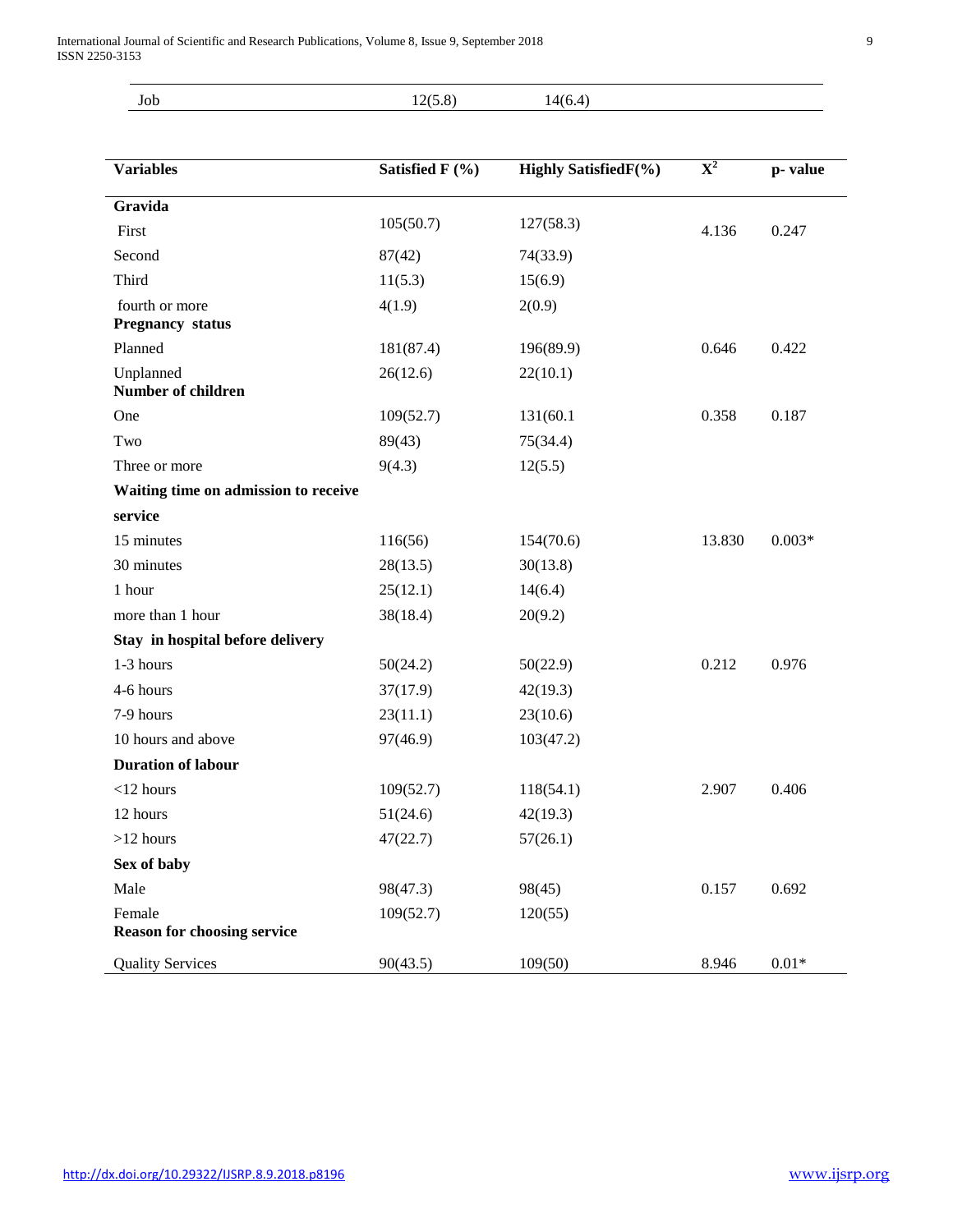| Nearer                        |
|-------------------------------|
| Referral from any institution |

## **Table 6: Association of Obstetrics Variables with Level of Mothers' Satisfaction**

\*Significantly associated factors (p<0.05)

#### **Discussion**

The present study determined the level of mothers' satisfaction on maternity care services in bharatpur hospital Chitwan, Nepal. The mean age of the respondents was  $22.71$  ( $\pm 3.975$ ) years; the minimum age was 15 years and the maximum age was 37 years which is comparable to study conducted in india (Jha, 2017) the mean age was 23.7 years  $(\pm 3.4)$ . In similar study conducted by Changee(2015) the mean age of the participants was  $31.4 \pm 5.0$ ) years which is more than the recent study. The current study revealed that who have higher education have highly satisfied compared to less educational level. Regarding pregnancy status who have planned pregnancy were highly satisfied who did not. In similar study done by Amdemichael (2014) and reported that less educated mothers have higher satisfaction than higher educated which result is inconsistency with current study result. Regarding pregnancy status the result is consistency.

The study found that majority of the respondents(70.6%) who have less waiting time to receive the service during admission were highly satisfied compared to waiting time more than 30 minutes. Maternal satisfaction was associated with waiting time to receive the service and with the quality of services that the main reason of choosing the institution to delivered rather than referral from somewhere. Similar findings were reported in study conducted in public health facilities in Southwest Ethiopia by Tesfaye(2016). Also this finding was consistency with the study conducted by Tayelgn et al. (2011).

In the study more than half of the respondents (55.5%) are satisfied and 40.7% are highly satisfied with maternity services and it is lower than a study conducted by Melese et al, (2014) in maternity hospital in Ethiopia (79.1%) but it is higher than a study conducted in tertiary hospitals of western, Nepal, overall 45.1% of mothers were satisfied with the perinatal care (Regmi et al, 2017). Among the respondents who are highly satisfied toward maternity services are found in the items privacy maintained during procedure and information provided about postnatal and newborn care. These result were analogous to a study conducted on Clients' satisfaction with quality of childbirth services by Okumu (2018) which found that clients from both public and private facilities were satisfied in all aspects of privacy and confidentiality during labour and delivery and a higher percentage of clients from public facilities agreed that they were provided with information on detection of danger signs in mother and in the baby after delivery, information in regard to self-care and baby care before discharge. In the current findings on most of the items respondents expressed neutral responses that is neither good nor bad. In the study it was categorized as satisfied. More than half of respondents are dissatisfied with the items information provided about mother and fetal condition and special care and help provided during and after delivery to the mother. This finding is similar in the study conducted by Agumasie (2018) that there was dissatisfaction in professional and technical aspects.

## **Conclusion**

The study showed that more than fifty percent respondents were satisfied on maternity care services and only least number of respondents were unsatisfied. It also concluded that compared to other public hospitals of Nepal the level of satisfaction is higher on delivery care services in this institution. Maternal satisfaction was associated with waiting time to receive the service and with the quality of services that the main reason of choosing the institution. Other obstetrics factors and socio-demographic factors were not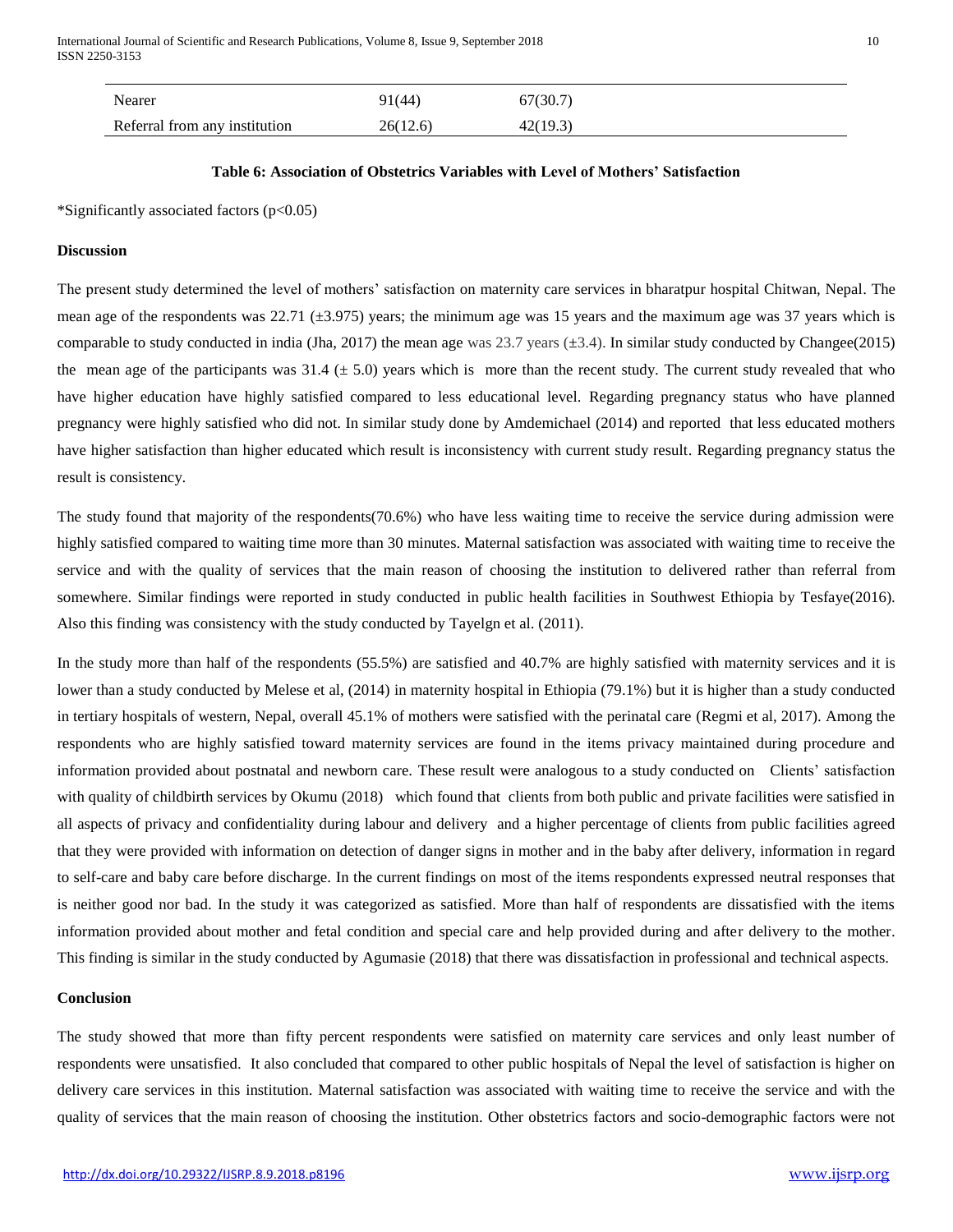International Journal of Scientific and Research Publications, Volume 8, Issue 9, September 2018 11 ISSN 2250-3153

significantly associated with satisfaction on maternity services. They answered that service is satisfactory though there is need to improve the services if respondents to be a highly satisfied in all aspects of care.

## **Acknowledgments**

The Author greatly acknowledge the study participants for their cooperation. Staff members of Bharatpur Hospital, chitwan, Nepal and the colleges who provide the facilitation and contribution during the study.

#### **References**

Amdemichael,R.,Tafa,M., &Fekadu,H.(2014).Maternal Satisfaction with the Delivery Services in Assela Hospital, *Research article on Gynecology & Obstetrics,4(12),1-6.*

Agumasie, M., Yohannes, Z. & Abega,T. (2018). Maternal Satisfaction and Associated Factors on Delivery Care Service in Hawassa City Public Hospitals, South Ethiopia. *Gynecology & Obstetrics Research Article* 8:5 DOI: 10.4172/2161-0932.1000473

[Changee](https://www.ncbi.nlm.nih.gov/pubmed/?term=Changee%20F%5BAuthor%5D&cauthor=true&cauthor_uid=26120342) F., [Irajpour](https://www.ncbi.nlm.nih.gov/pubmed/?term=Irajpour%20A%5BAuthor%5D&cauthor=true&cauthor_uid=26120342) , A., [Simbar,](https://www.ncbi.nlm.nih.gov/pubmed/?term=Simbar%20M%5BAuthor%5D&cauthor=true&cauthor_uid=26120342) M., & [Akbari,](https://www.ncbi.nlm.nih.gov/pubmed/?term=Akbari%20S%5BAuthor%5D&cauthor=true&cauthor_uid=26120342) S. (2015). Client satisfaction of maternity care in Lorestan province Iran. [Iran J](https://www.ncbi.nlm.nih.gov/pmc/articles/PMC4462067/)  [Nurs Midwifery Res.](https://www.ncbi.nlm.nih.gov/pmc/articles/PMC4462067/); 20(3): 398-404

Dewana,Z.,Fikadu,T.,Marium,A.,& Abdulahi,M.(2014).Client perspective assessment of women's satisfaction towards labour and delivery care service in public health facilities. *Reproductive Health,*13(11),1-6.

[Jha,](https://www.tandfonline.com/author/Jha%2C+Paridhi) P., [Larsson,](https://www.tandfonline.com/author/Larsson%2C+Margareta) M., [Christensson,](https://www.tandfonline.com/author/Christensson%2C+Kyllike) K. & [Svanberg,](https://www.tandfonline.com/author/Skoog+Svanberg%2C+Agneta) A. K.(2017). Satisfaction with childbirth services provided in public health facilities: results from a cross- sectional survey among postnatal women in Chhattisgarh, India. *Journal Global Health Action*,10(1).

Khammany,P.,Yoshida,Y.,Sarker,M.A.,Touy,C.,Reyer,J.,&Hamajima,N. (2015), Delivery care satisfaction at government hospitals in Xiengkhuang province under the maternal and child health, *Satisfaction with delivery care in Laos,* 77(69).2-11

 Mbeinkong, C. (2010) patient satisfaction with intrapartum and postpartum nursing Care in Buea Regional Hospital, Retrieved from: www.memoireconline.com

Melese, T., Gebrehiwot, Y., Bisetegne, D., & Habte, D. (2014) Assessment of client satisfaction in labor and delivery services at a maternity referral hospital in Ethiopia, *Pan African Medical Journal,* 17(76).1-8

Okumu, C. and Oyugi, B. (2018). Clients' satisfaction with quality of childbirth services: A comparative study between public and private facilities in Limuru Sub-County, Kiambu, Kenya. PLoS ONE 13(3): e0193593. https://doi.org/10.1371/journal.pone.0193593. Paudel ,Y., Mehata, S., Paudel, D., Dariang, M., Aryal, K.K., Poudel, P., King, S., & Barnett ,S. (2015) Women's Satisfaction of Maternity Care in Nepal and Its Correlation with Intended Future Utilization. *International Journal of Reproductive Medicine,* 10( 1155),1-3.

Regmi, S., Kaphle, H. P., & Gupta, N.(2017). Maternal satisfaction regarding perinatal and influencing factors in tertiary hospital of western Nepal. Medical Journal. doi: 10.5455/medscience.2017.06.8595

Srivastava, A., Avan, B., Rajbangshi, P.,& Bhattacharyya, S. (2015) Determinants of women's satisfaction with maternal health care. *BMC Pregnancy and Childbirth.11(86)2-4.*